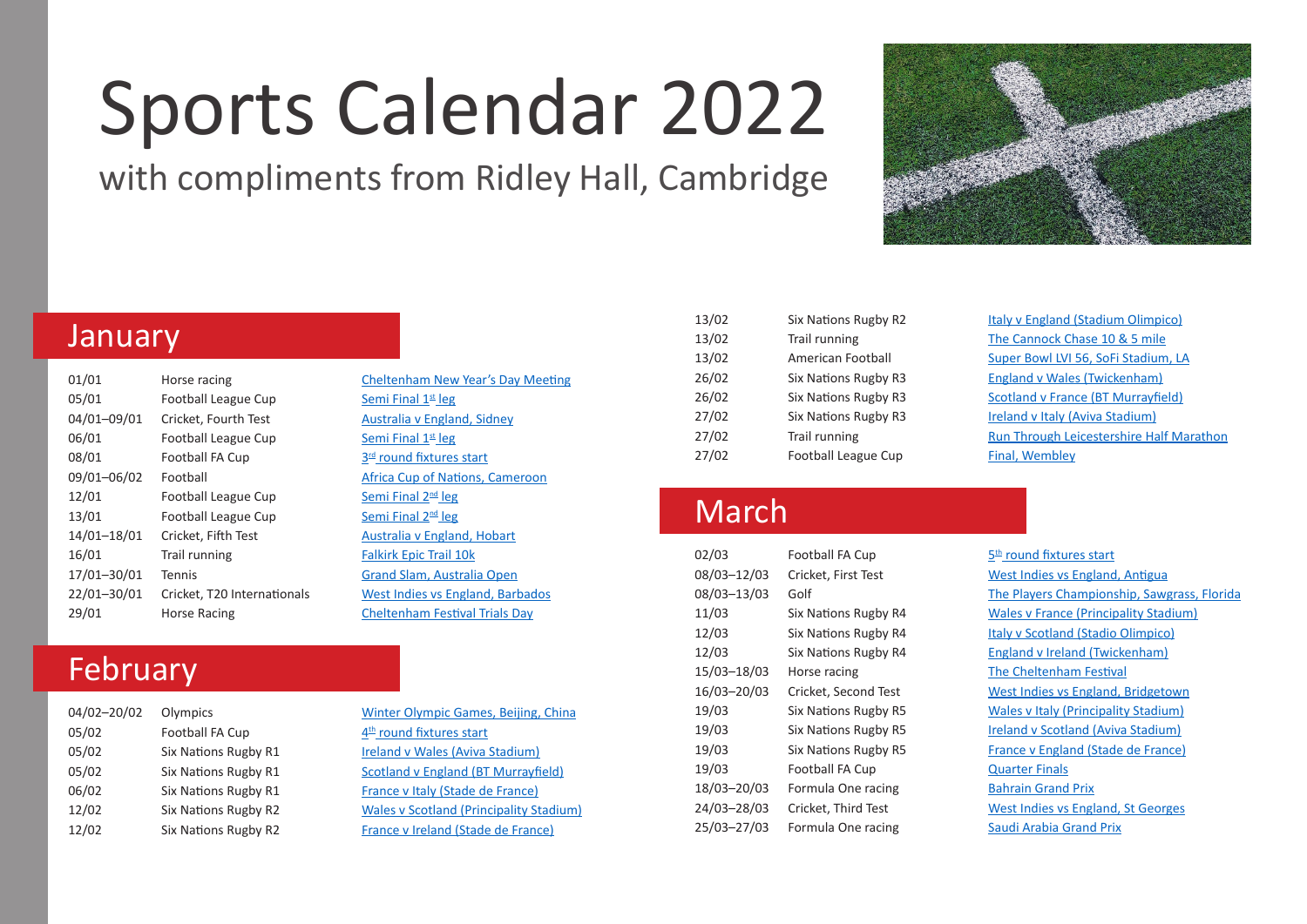# April

| 03/04       | <b>Athletics</b>               | <b>Paris Marathon</b>                                 |
|-------------|--------------------------------|-------------------------------------------------------|
| 04/04-10/04 | Golf                           | US Masters, Augusta, USA                              |
| 05/04       | Football UEFA Champions League | Quarter Final $1 - 1$ <sup>st</sup> Leg               |
| 06/04       | Football UEFA Champions League | Quarter Final $2 - 1$ <sup>st</sup> Leg               |
| 09/04       | Horse racing                   | <b>Grand National, Aintree, Liverpool</b>             |
| 09/04       | Trail running                  | <b>Exeter Epic Trail</b>                              |
| 08/03-10/04 | Formula One racing             | <b>Australian Grand Prix</b>                          |
| 12/04       | Football UEFA Champions League | Quarter Final $1 - 2^{\text{nd}}$ Leg                 |
| 13/04       | Football UEFA Champions League | Quarter Final $2 - 2nd$ Leg                           |
| 13/04-14/04 | Horse racing                   | <b>The April Cheltenham Meeting</b>                   |
| 16/04       | Football FA Cup                | <b>Semi Final, Wembley</b>                            |
| 16/04-02/05 | Snooker                        | World Snooker Championships, The Crucible             |
| 18/04       | Horse racing                   | <b>Irish Grand National, Fairyhouse Racecourse</b>    |
| 17/04       | Football FA Cup                | Semi Final, Wembley                                   |
| 22/04-24/04 | Formula One racing             | <b>Emilia Romagna Grand Prix</b>                      |
| 24/04       | Trail running                  | The Longhorn                                          |
| 26/04       | Football UEFA Champions League | Semi Final $1 - 1$ <sup>st</sup> Leg                  |
| 27/04       | Football UEFA Champions League | <u>Semi Final <math>2 - 1</math><sup>st</sup> Leg</u> |
| 29/04-01/05 | Horse racing                   | <b>Guineas Festival, Newmarket</b>                    |
|             |                                |                                                       |

# **May**

| 03/05       | Football UEFA Champions League |
|-------------|--------------------------------|
| 04/05       | Football UEFA Champions League |
| 04/05-06/05 | Horse racing                   |
| 06/05-08/05 | Formula One racing             |
| 12/05-15/05 | Equestrian                     |
| 14/05       | <b>Football FA Cup</b>         |
| 15/05       | Football Women's FA Cup        |
| 16/05-05/06 | Tennis                         |
| 26/05       | Football UEFA Europa League    |
| 19/05-22/05 | Golf PGA Championship          |
| 20/05-22/05 | Formula One racing             |
| 28/05       | Football UEFA Champions Lg     |
| 28/05       | <b>Rugby Union</b>             |
| 29/05       | Football EFL Championship      |
| 27/05-29/05 | Formula One racing             |

#### $10^{\circ}$  Semi Final  $1 - 2^{\circ}$  Leg  $\theta$  Semi Final  $2 - 2^{\text{nd}}$  Leg **[Chester May Festival](https://www.chester-races.com/)** [Miami Grand Prix](https://www.formula1.com/) [Royal Windsor Horse Show, Windsor Park](https://rwhs.co.uk/) [Final, Wembley](https://www.thefa.com/competitions/thefacup) [Final, Wembley](https://www.thefa.com/competitions/womens/the-womens-fa-cup) **[French Open, Roland-Garros](https://www.rolandgarros.com/en-us/)** [Final, Seville](https://www.uefa.com/uefaeuropaleague/) [Southern Hills, Oklahoma](https://www.pgachampionship.com/tickets?utm_source=google_redtag&utm_medium=cpc_redtag&utm_campaign=2022_PGA_Championship_redtag&utm_content=registration_redtag&gclid=Cj0KCQiAoNWOBhCwARIsAAiHnEi7zDktj99FwATkX851m1TtVLq9-Kh1BDOaD0P7Xm0nCQqxG9wzLIwaArTqEALw_wcB) [Spanish Grand Prix](https://www.formula1.com/) **[Final, St Petersburg, Russia](https://www.uefa.com/uefachampionsleague/)** [Heineken Champions Cup Final, Marseille](https://www.epcrugby.com/) [Play-off Final, Wembley](https://www.efl.com/clubs-and-competitions/sky-bet-championship/) **[Monaco Grand Prix](https://www.formula1.com/)**

28/05-11/06 Motorsport [Isle of Man TT](https://www.iomtt.com/)

27/05 Trail running [Trail Pursuit Marathon, 10k & 5k](https://www.letsdothis.com/gb/e/trail-pursuit-marathon-half-marathon-10k-5k-187872)

#### June

| 02/06-06/06 | Cricket, First Test   | England v New Zealand, Lord's           |
|-------------|-----------------------|-----------------------------------------|
| 03/06-04/06 | Horse racing          | <b>Epsom Derby Festival</b>             |
| 10/06-12/06 | Formula One racing    | <b>Azerbaijan Grand Prix</b>            |
| 10/06-14/06 | Cricket, Second Test  | <b>England v New Zealand, Trent Bri</b> |
| 23/06-27/06 | Cricket, Third Test   | <b>England v New Zealand, Emerald</b>   |
| 14/06-18/06 | Horse racing          | <b>Royal Ascot</b>                      |
| 18/06       | Trail running         | <b>TLD24, The Longest Day Enduran</b>   |
| 17/06-19/06 | Formula One racing    | <b>Canadian Grand Prix</b>              |
| 17/06-22/06 | Cricket, One Day Int. | Netherlands vs England, Amstelv         |
| 27/06-10/07 | Tennis                | The Championships, Wimbledon            |
|             |                       |                                         |

## July

| 01/07-03/07 | Formula One racing           | <b>British Grand Prix</b>                       |
|-------------|------------------------------|-------------------------------------------------|
| 01/07-24/07 | Cycling                      | <b>Tour de France</b>                           |
| 03/07       | Trail running                | Drumlanrig Half Marathon, 10k & 5k              |
| 06/07-31/07 | Football, UEFA Women's Euros | <b>Finals start at Old Trafford, Manchester</b> |
| 01/07-06/07 | Cricket, T20 Internationals  | <b>England vs India</b>                         |
| 09/07-14/07 | Cricket, One Day Int.        | <b>England vs India</b>                         |
| 10/07       | Trail running                | <b>XTERRA Snowdonia Trail Marathon</b>          |
| 10/07-17/07 | Golf                         | 150 <sup>th</sup> Open Championship, St Andrews |
| 08/07-10/07 | Formula One racing           | Von Österreich Grand Prix                       |
| 19/07-24/07 | Cricket, One Day Int.        | <b>England vs South Africa</b>                  |
| 20/07       | Football, UEFA Women's Euros | <b>Quarter Final 1, Brighton &amp; Hove</b>     |
| 21/07       | Football, UEFA Women's Euros | Quarter Final 2, Brentford, London              |
| 22/07       | Football, UEFA Women's Euros | <b>Quarter Final 3, Wigan &amp; Leigh</b>       |
| 22/07-24/07 | Formula One racing           | <b>French Grand Prix</b>                        |
| 23/07       | Football, UEFA Women's Euros | <b>Quarter Final 4, Rotherham</b>               |
| 27/07-31/07 | Cricket, T20 Internationals  | <b>England vs South Africa</b>                  |
| 26/07       | Football, UEFA Women's Euros | Semi Final 1, Sheffield                         |
| 27/07       | Football, UEFA Women's Euros | Semi Final 2, Milton Keynes                     |
| 28/07-08/08 | Athletics                    | <b>Commonwealth Games, Birmingham</b>           |
| 29/07-31/07 | Formula One racing           | <b>Magyar Nagydíj Grand Prix</b>                |
| 31/07       | Football, UEFA Women's Euros | <b>Final, Wembley</b>                           |

[Azerbaijan Grand Prix](https://www.formula1.com/) [England v New Zealand, Trent Bridge](https://www.ecb.co.uk/) [England v New Zealand, Emerald Headingley](https://www.ecb.co.uk/) **[Royal Ascot](file:///E:/MEGAsync/Ridley/Publications/A5%20fliers%20and%20cards/Sports%20Calendar/Royal%20Ascot)** [TLD24, The Longest Day Endurance Race](https://www.letsdothis.com/gb/e/tld24-the-longest-day-endurance-race-190068) **[Canadian Grand Prix](https://www.formula1.com/)** [Netherlands vs England, Amstelveen](https://www.ecb.co.uk/)

| <b>British Grand Prix</b>                       |
|-------------------------------------------------|
| <b>Tour de France</b>                           |
| Drumlanrig Half Marathon, 10k & 5k              |
| Finals start at Old Trafford, Manchester        |
| <b>England vs India</b>                         |
| <b>England vs India</b>                         |
| <b>KTERRA Snowdonia Trail Marathon</b>          |
| 150 <sup>th</sup> Open Championship, St Andrews |
| <b>Jon Österreich Grand Prix</b>                |
| <b>England vs South Africa</b>                  |
| Quarter Final 1, Brighton & Hove                |
| Quarter Final 2, Brentford, London              |
| <b>Quarter Final 3, Wigan &amp; Leigh</b>       |
| <b>French Grand Prix</b>                        |
| <b>Quarter Final 4, Rotherham</b>               |
| <b>England vs South Africa</b>                  |
| <u>Semi Final 1, Sheffield</u>                  |
| Semi Final 2, Milton Keynes                     |
| Commonwealth Games, Birmingham                  |
| <b>Magyar Nagydíj Grand Prix</b>                |
| Final, Wembley                                  |